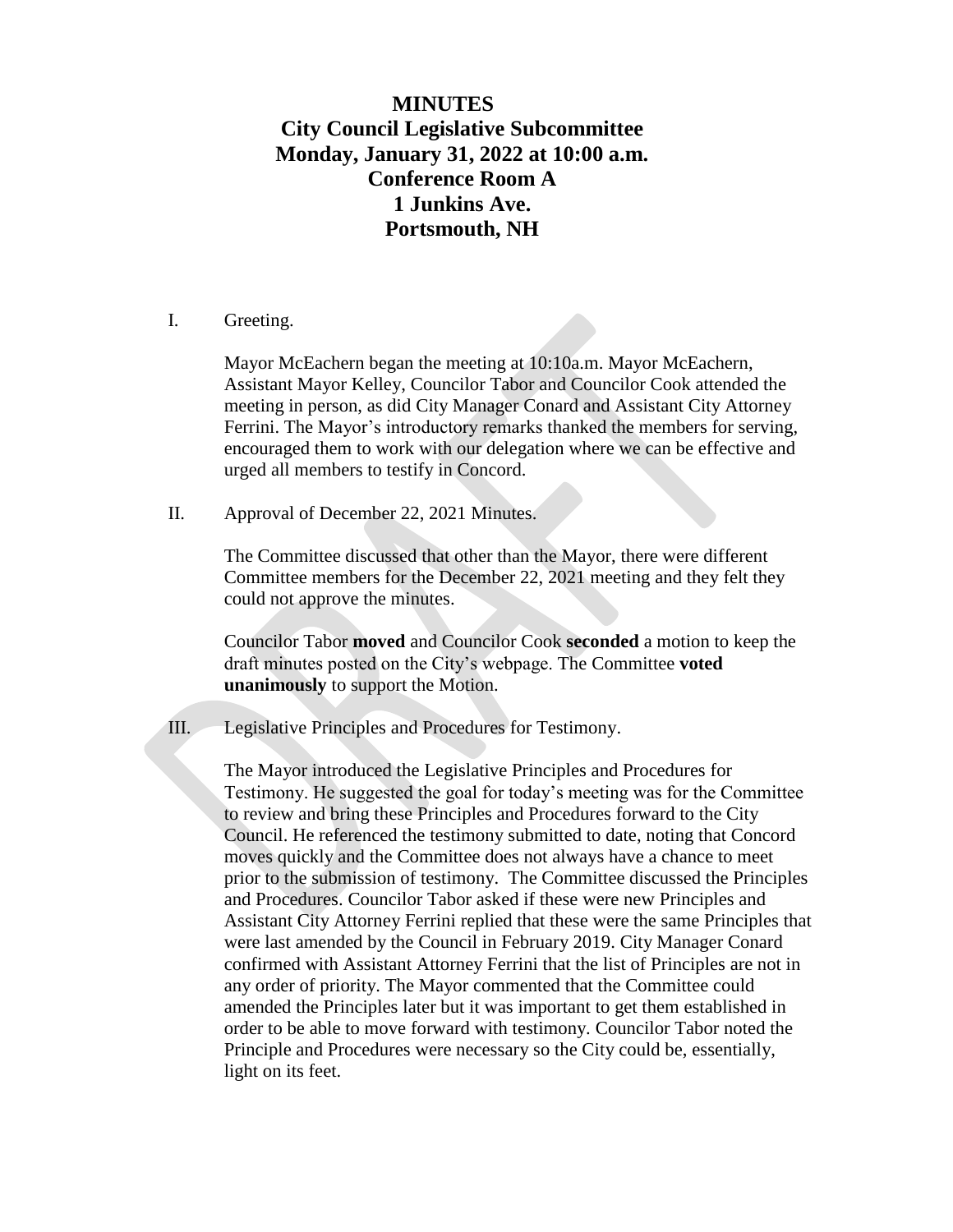The Committee discussed some of its priorities for the legislative session. Councilor Cook identified that local authority was a priority because there were many bills that were trying to restrict local control, such as bills on voting and housing (tiny houses, Airbnb).The Mayor agreed and noted that Concord was responding to a vacuum because municipalities have not acted to addressed the Airbnb issue, which has created a shadow market for short term rentals. The Mayor explained that this is an example of something he would look to this Committee to bring back to the Council if we need to take action. The Committee identified additional priorities, such as workforce housing, climate change and additional sources of revenue for municipalities, such as the pillow tax.

Councilor Tabor **moved** and Assistant Mayor Kelley **seconded** a motion to amend Legislative Principle 17 by adding to the beginning of the sentence "Support policies that create affordable housing as well as...". The Committee **voted unanimously** to approve the amendment.

Councilor Cook **moved** and Councilor Tabor **seconded** a Motion to approve the Legislative Principles and Procedures and to recommend them to the City Council. The Committee **voted unanimously** in favor of the Motion.

The Mayor stated that it was important to be part of the legislative process and if the Office of the Mayor declines to speak, it sends a message, so he encouraged Committee members to testify. The Committee discussed encouraging City Council members to testify and for them to note if their views differed from positions taken by the Legislative Subcommittee,

- IV. Status update on bills and testimony submitted in 2022:
	- Hotel occupancy (SB 338). The Mayor explained that the bill was killed but will likely be converted to a study committee as an amendment to another bill. The partisan opposition to this bill is in part because it is characterized as a tax, not a fee. Some Senate Committee members questioned whether the property tax on hotels is sufficient to cover their costs. He noted that the Mayors' Roundtable supports the bill and this will go to a floor vote even though the Committee voted 4-1 ITL, Inexpedient to Legislate.
	- Short term rentals (SB 249). The Mayor stated there is bipartisan support for this bill in the Senate. The bill was introduced in Concord to fill a void because municipalities were not addressing the issue. The bill provides no protection from out of state companies buying up residential property and turning Portsmouth into a community without residents from Thursday night through Sunday. The Mayor also stated that he understands the need for owner occupied rentals to help defer costs and that the City needs to address this shadow economy.
	- Funding for sound barriers (HB 2022, HB 1593, HB 1656); The Mayor discussed the City's Type I sound barriers in the 10 year plan and raised the issue of schools being treated the same as cemeteries when evaluation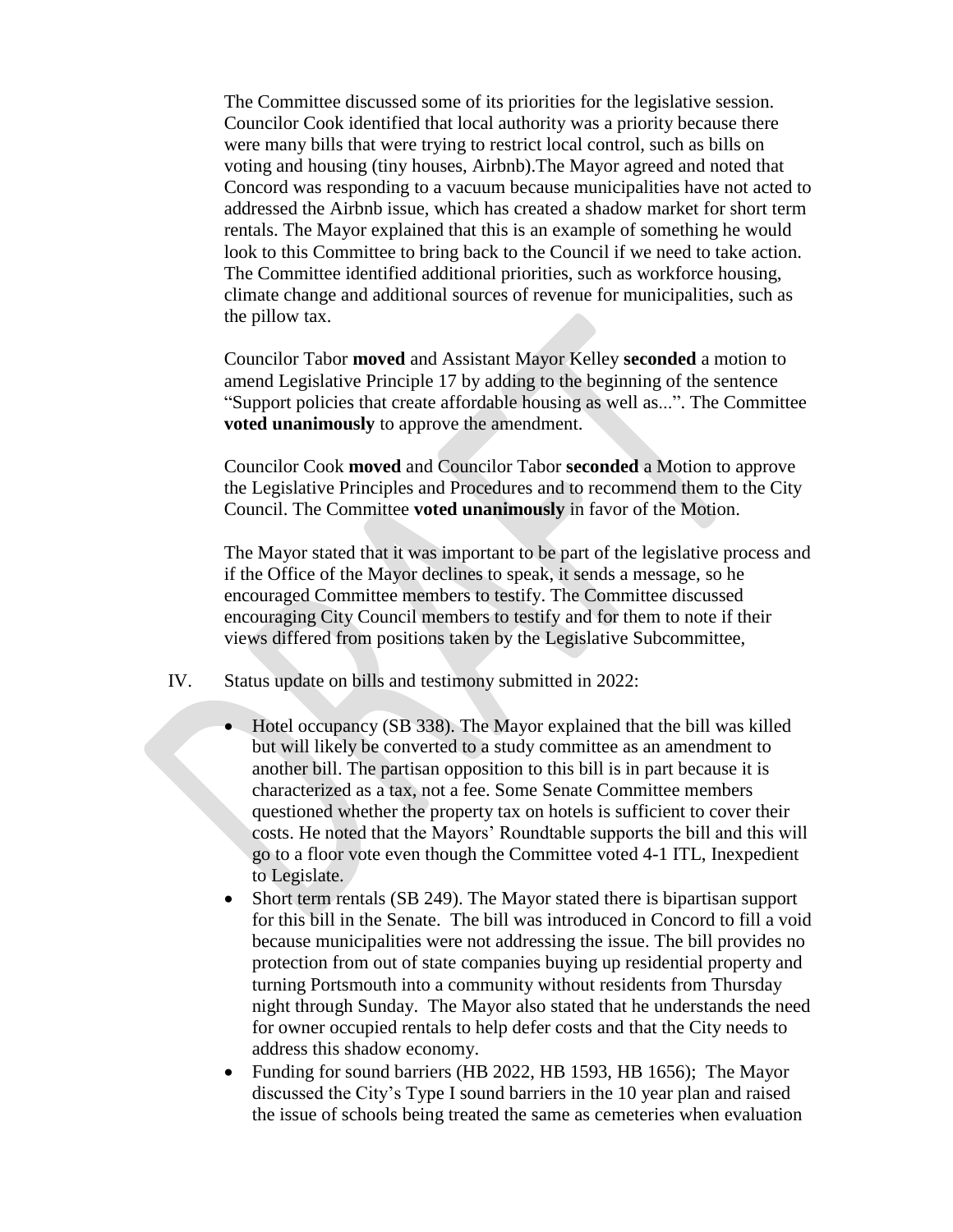sound barriers and stated that this is an issue that must be addressed outside the legislative process. The Mayor complimented Representative Somssich's work over many years on attempting to get funding for City's sound barriers, which were until recently, classified as Type II. The Mayor also noted that passage of the Legislative Principles permits Assistant Attorney Ferrini to work with our Representatives and Senator Perkins Kwoka.

- Increase municipal vehicle registration fee  $(SB 437)$ . The Mayor spoke with Senator Perkins Kwoka who confirmed there is bipartisan support for this bill.
- Municipal fee from traffic violations (SB 441). The Mayor relayed that NHMA did not support this bill because some members were concerned that municipalities might issue more tickets to pad their budget.
- V. Discussion of legislative issues of interest and requests for support and Mayors' Roundtable. The Mayor spoke about Mayors' Roundtable, a nonpartisan group of Mayors that support legislative issues. He said the group will be discussing legislative issues of importance with the Governor on February 8, 2022.
- VI. General discussion of issues of interest to Committee. The Committee discussed offshore wind (SB 440, SB 268). The Mayor and City Manager noted their tour this morning of the Piscataqua turning basin with our federal delegation. The Mayor discussed Senator Watters' legislation on offshore wind. Councilor Cook identified as a legislative priority the issue of downshifting costs from the state on to municipalities. The Committee discussed HB 1417, a bill that would obligate the state to resume paying a portion of retirement costs. In discussing SB 400, a bill that supports workforce housing, Assistant Attorney Ferrini noted the award of attorney's fees in the bill. She explained the land use appeal process for the Housing Appeals Board and the superior court. She also noted that there were bills to both repeal the HAB and to expedite superior court appeals.
- VII. Update on Coalition Communities 2.0. Assistant Attorney Ferrini briefly explained the history of donor towns and the reestablishment of the Coalition Communities 2.0. and the group's hiring of Jim Merrill from Bernstein Shur as a lobbyist to track and oppose changes in the school funding formula that would bring back a return to a donor town school funding system. Assistant Attorney Ferrini also mentioned that the ConVal matter is in litigation, which challenges the school funding formula, which won't be heard until 2023. The Mayor said this issue may not be a priority for this legislature this session but it will return. He acknowledged the work of the Commission on Education Funding and how they addressed student inequity well but did not address tax inequity as well. The Mayor asked for a presentation from former Councilor Chris Dwyer, who was on the Commission on Education Funding, and quoted her comments to the Commission that acknowledge that we want equity for all students but we do not want rely on the property tax. Councilor Cook requested a report back on the Freedom Education Account and to determine